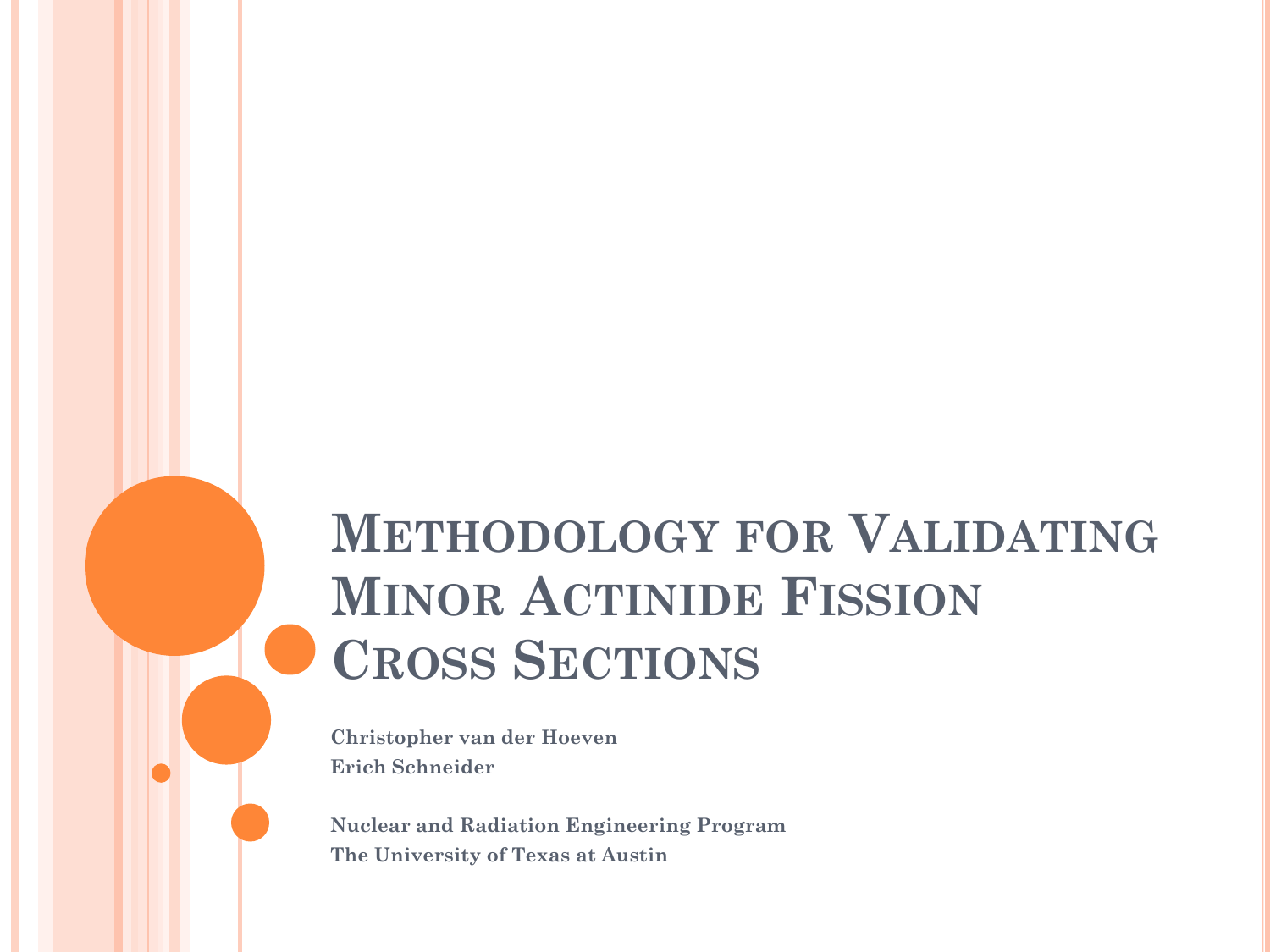#### **OVERVIEW**

- **o** Introduction
- JAEA Foundational Work
- Work Description
- o Results
- Conclusions and Continuing Work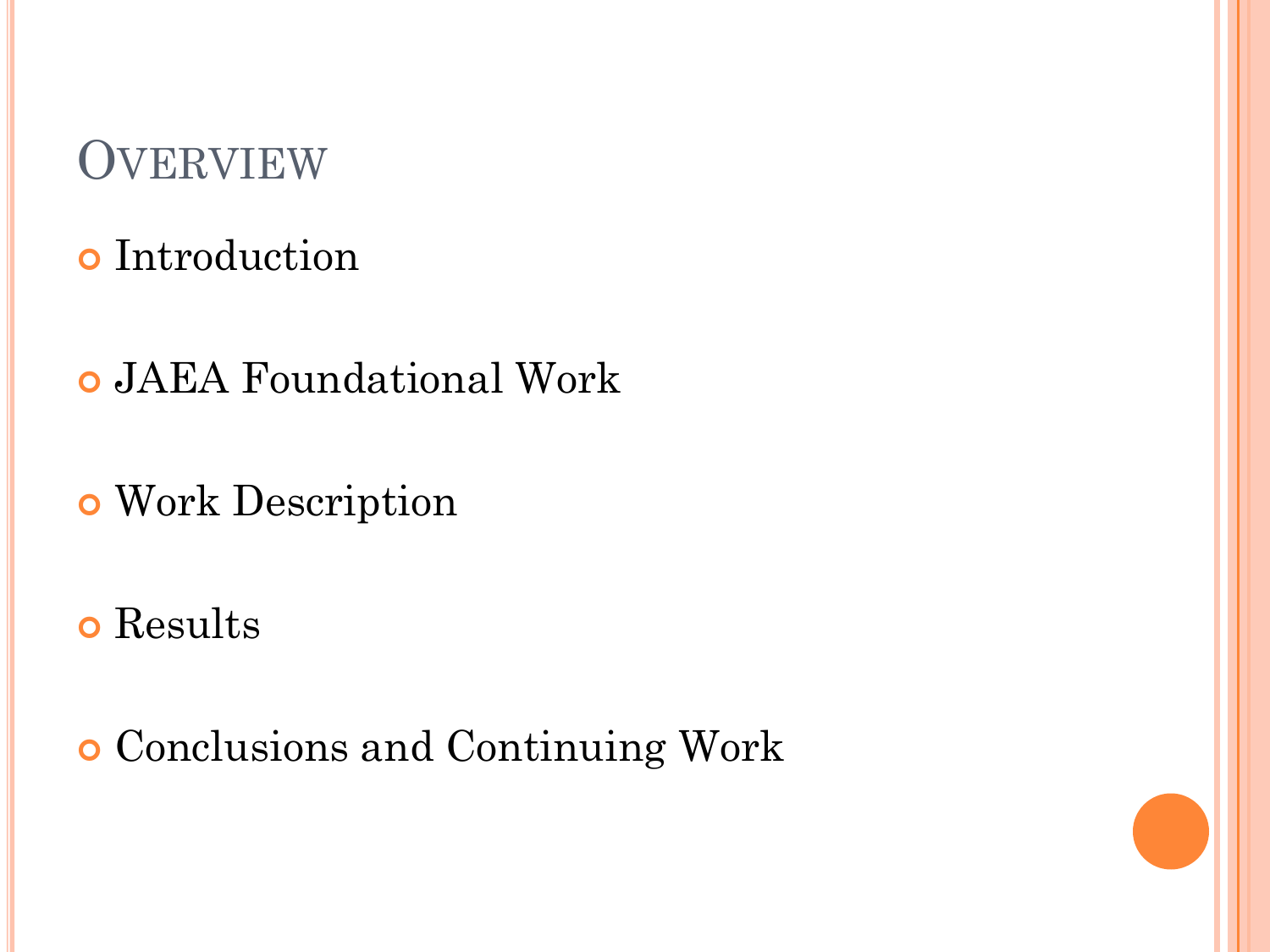#### INTRODUCTION

- As the nuclear industry moves towards a closed fuel cycle increased attention has been paid to the accuracy of the current evaluated nuclear data for the minor actinides.
- The purpose of this work was to create a simple method for identifying and predicting potential corrections to the high energy fission crosssections of Np-237, Pu-238, Pu-242, Am-241, Am-243, and Cm-244.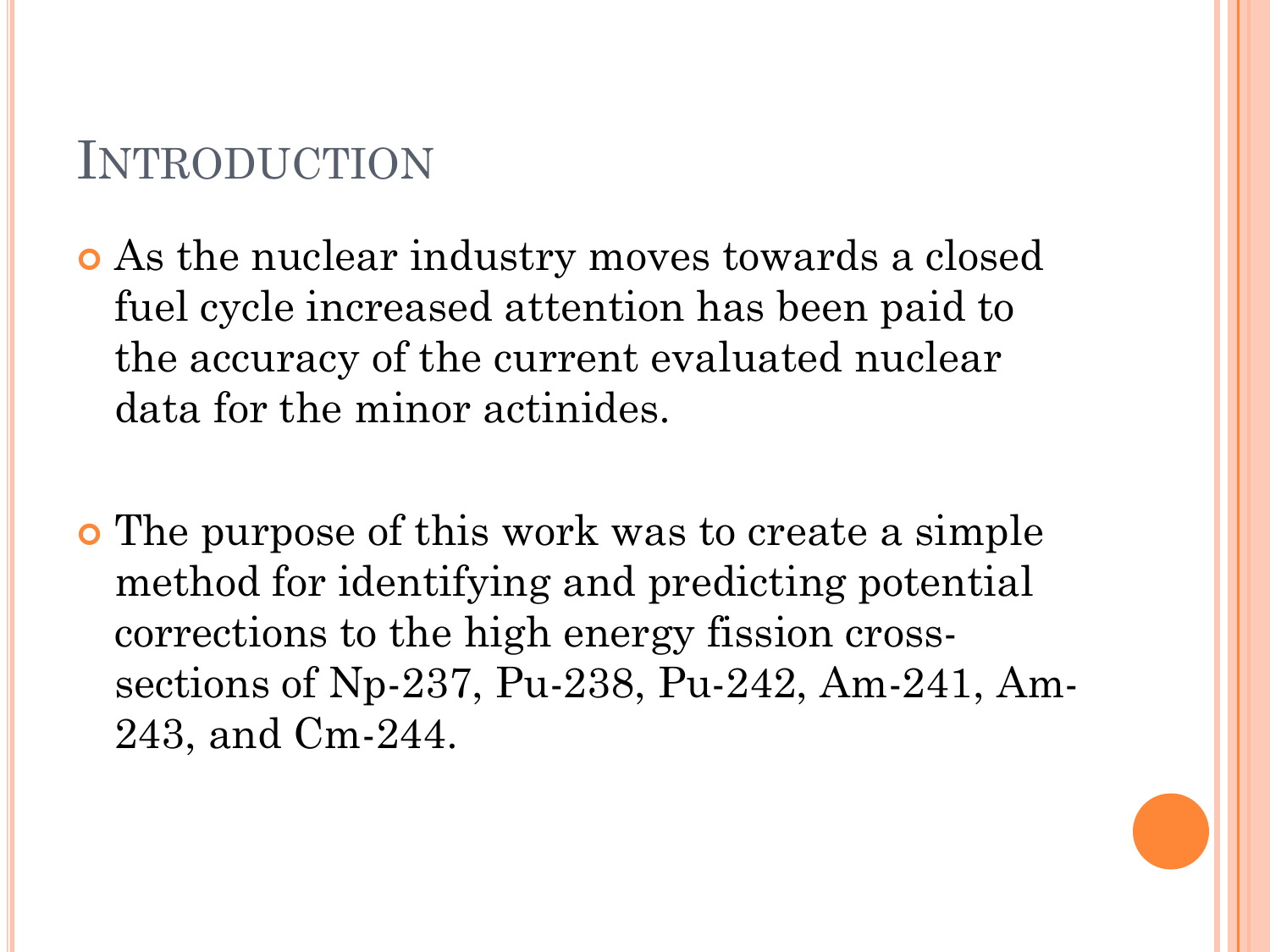# FOUNDATIONAL JAEA EXPERIMENTAL **RESULTS**

- Undertaken by S. Okajima, M. Fukushima, T. Mukaiyama at the Fast Critical Assembly of the Japan Atomic Energy Agency.
- Eight test cores of varying spectra hardness were constructed. Actinide foil samples were irradiated within these cores, and their fission rates relative to Pu-239 were measured.

 S. OKAJIMA, M. FUKUSHIMA, T. MUKAIYAMA, "Benchmark Test for TRU Nuclear Data by Analysis of Central Fission Rate Ratios Measured at FCA Cores," *International Conference on the Physics of Reactors*, Interlaken, Switzerland, September 14-19, 2008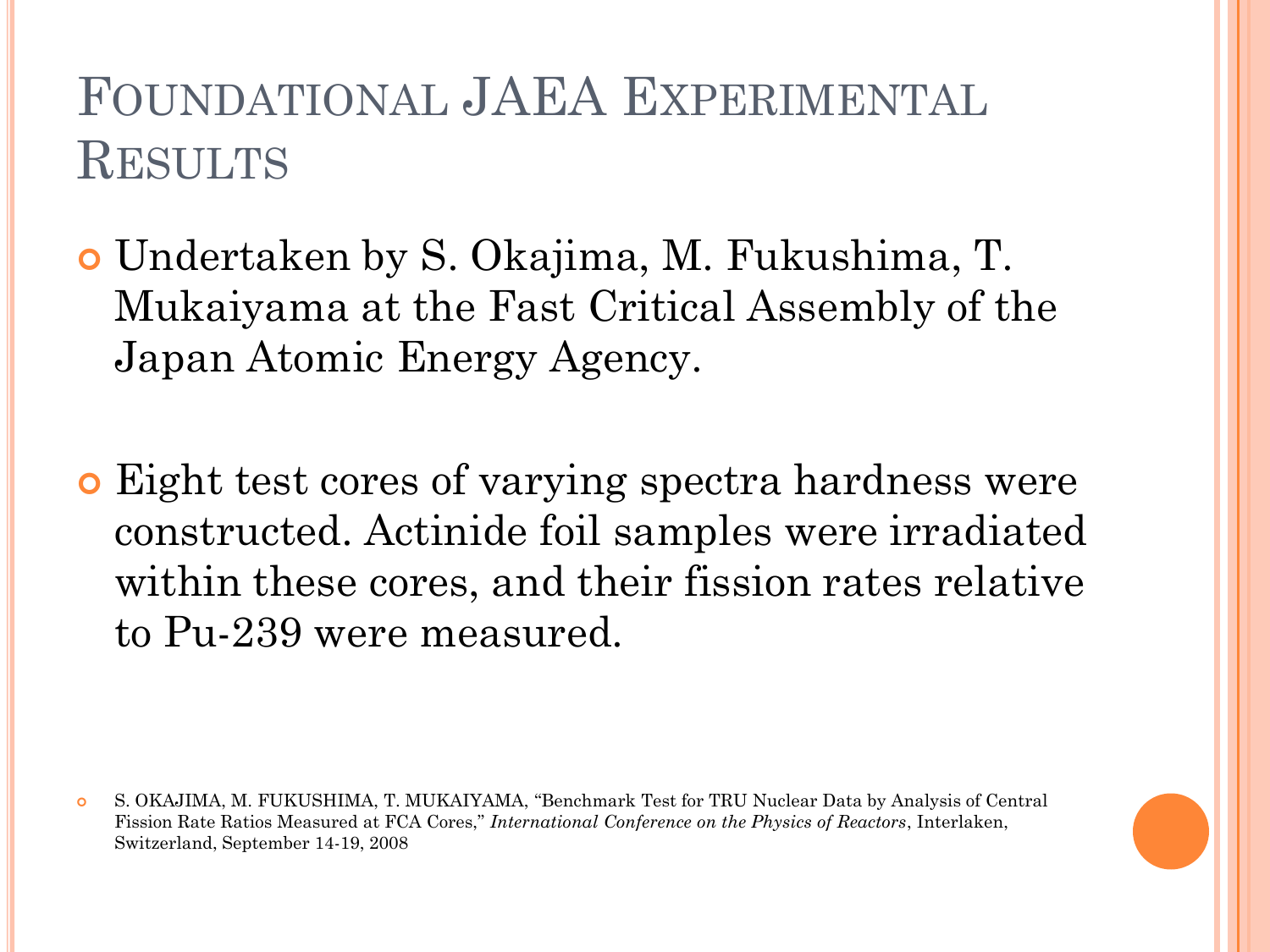#### FCA CORE CALCULATED SPECTRA

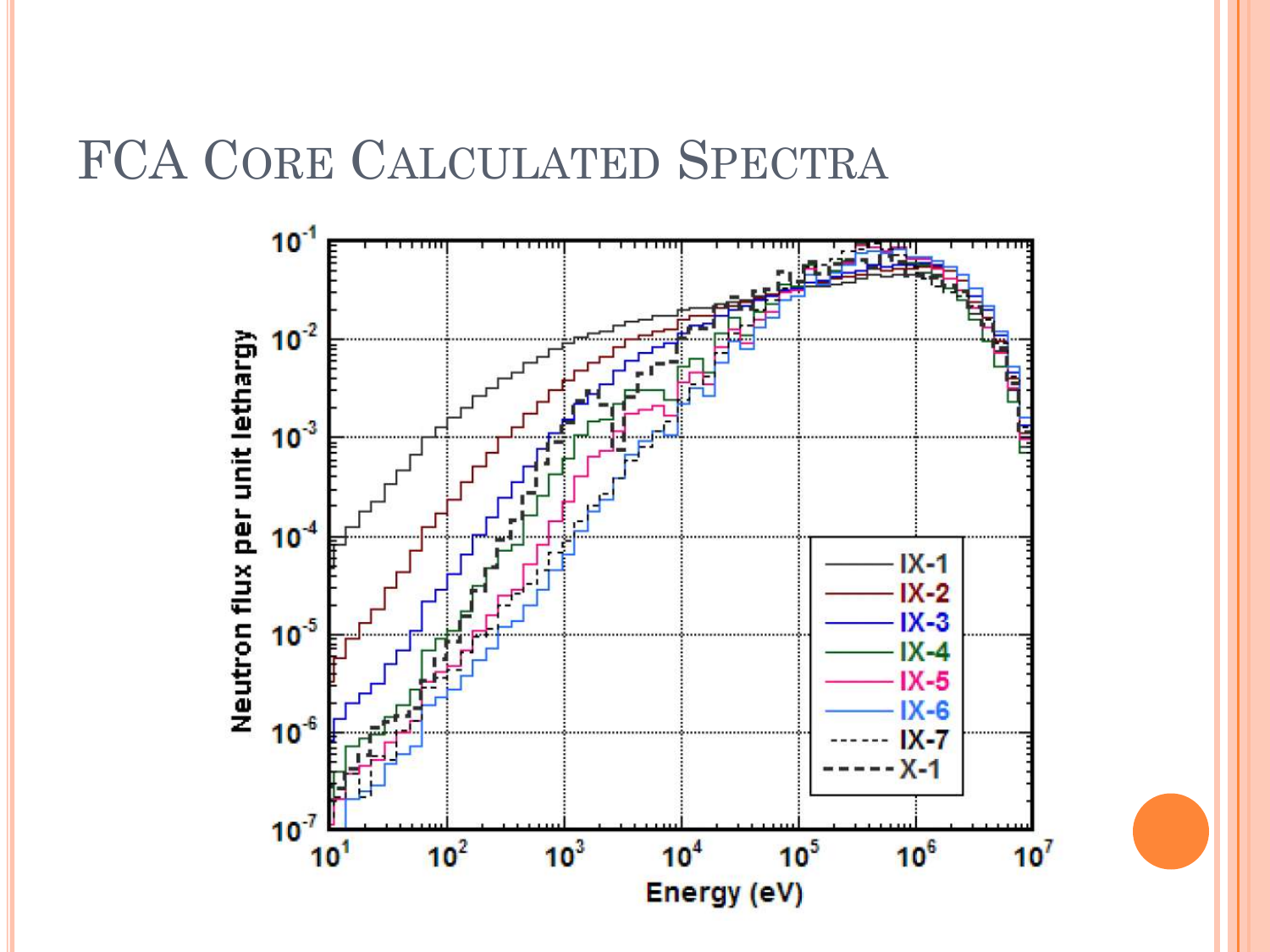## WORK DESCRIPTION

- Using ENDF-B/VI.6 and ENDF-B/V data, MCNPX was used to fold the spectra from each core with the fission cross section for each of the minor actinides.
- The MCNPX simulated reaction rates differed from the experimental relative reaction rates by as much as 9.3%. It was desirable to identify the energy groups where erroneous nuclear data was inducing the discrepancy and to estimate the magnitude of the error.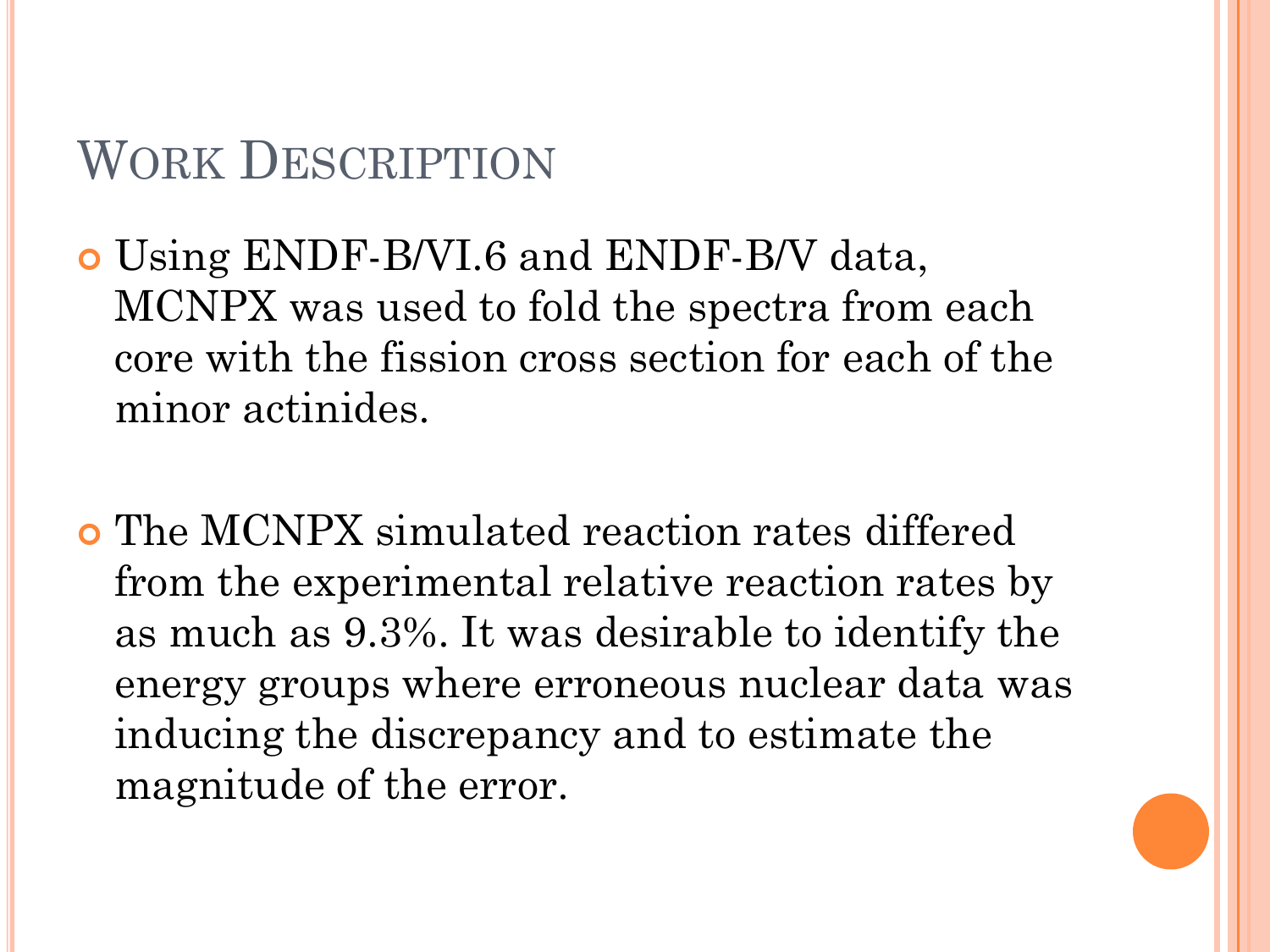## WORK DESCRIPTION

- Tallies were used to compute group averaged fission cross-sections for each minor actinide for the energy ranges  $10 \text{ ev} - 1 \text{ keV}$ ,  $1 \text{ keV} - 100$ keV, 100 keV – 1 MeV, 1 MeV – 10 MeV
- Each group cross-section was multiplied by a constant to be determined, referred to as  $\lambda_4$  $\hbox{through }\lambda_1$  .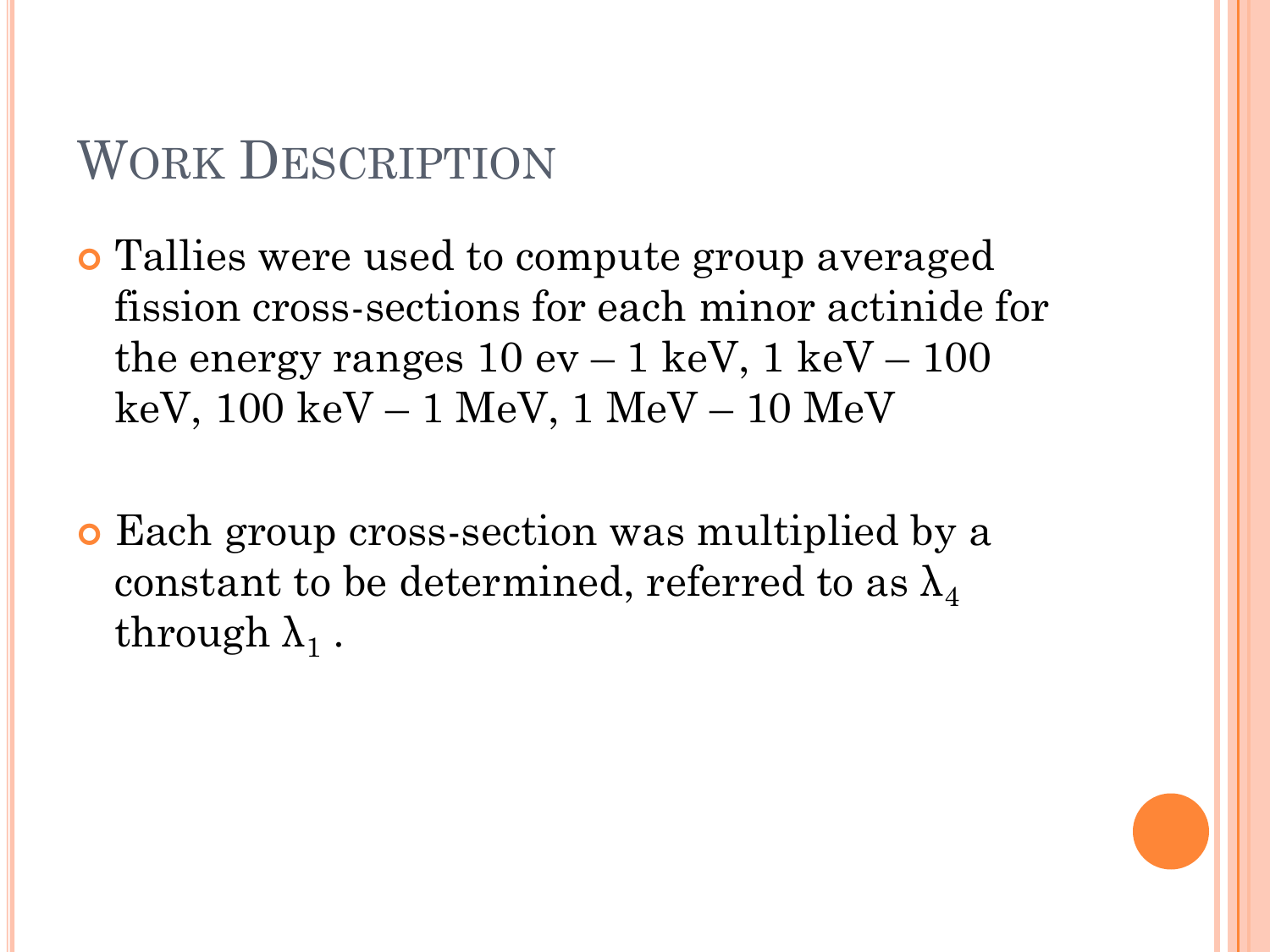## WORK DESCRIPTION

$$
\min \sum_{j=1}^{8} \left( \left[ \sum_{i=1}^{4} \lambda_i \hat{\sigma}_{i,j} \phi_{i,j} \right] - \left[ RR_j \right] \right)^2
$$

- $\hat{\sigma}_{i,j}$  is the spectrum-weighted cross section obtained via an MCNPX-assisted group collapse of the ENDF data.
- $\phi$ , *i* is the i<sup>th</sup> group flux for the j<sup>th</sup> experimental trial.
- $\bullet$  *RR<sub>j</sub>* is the measured reaction rate reported.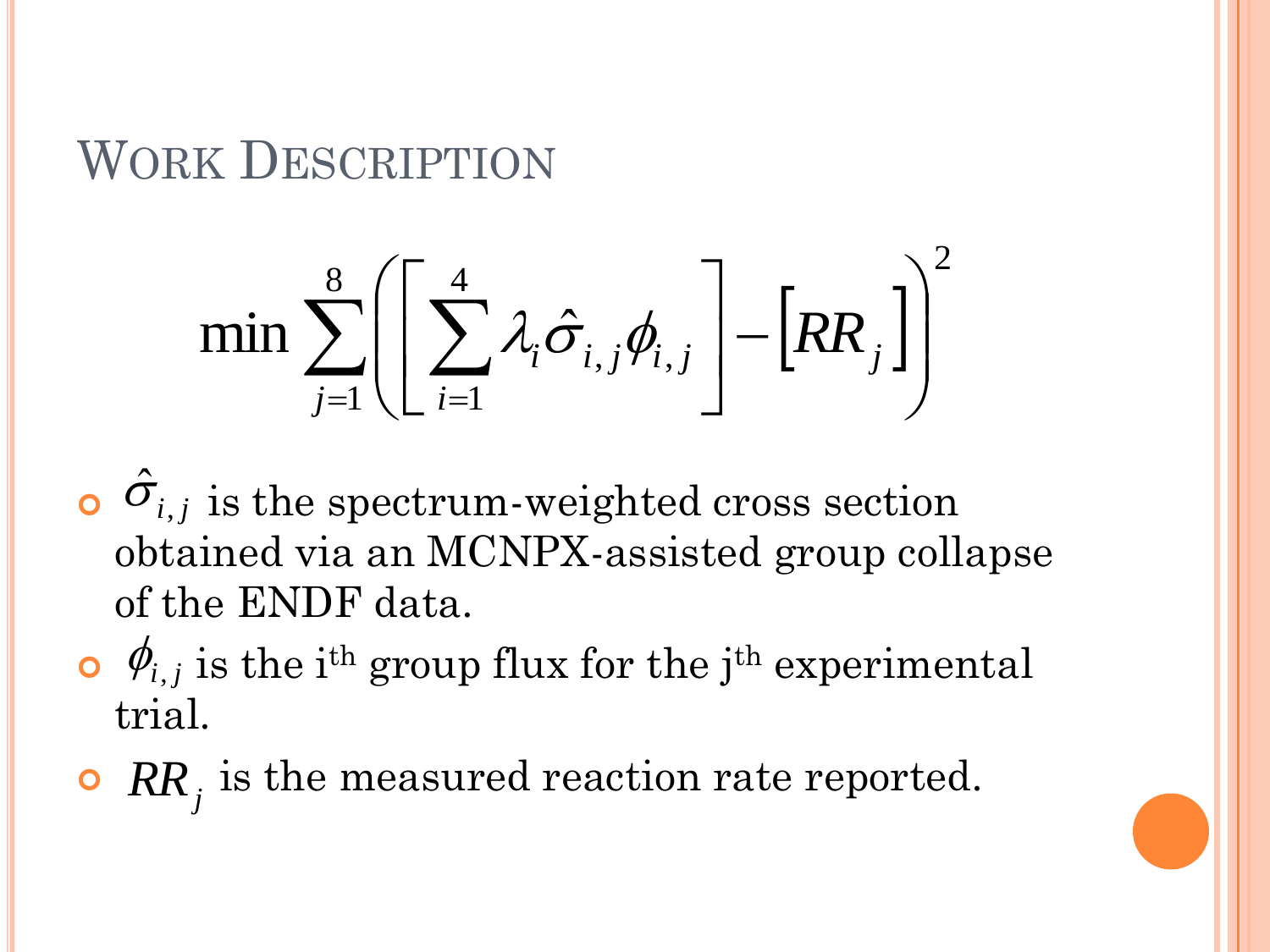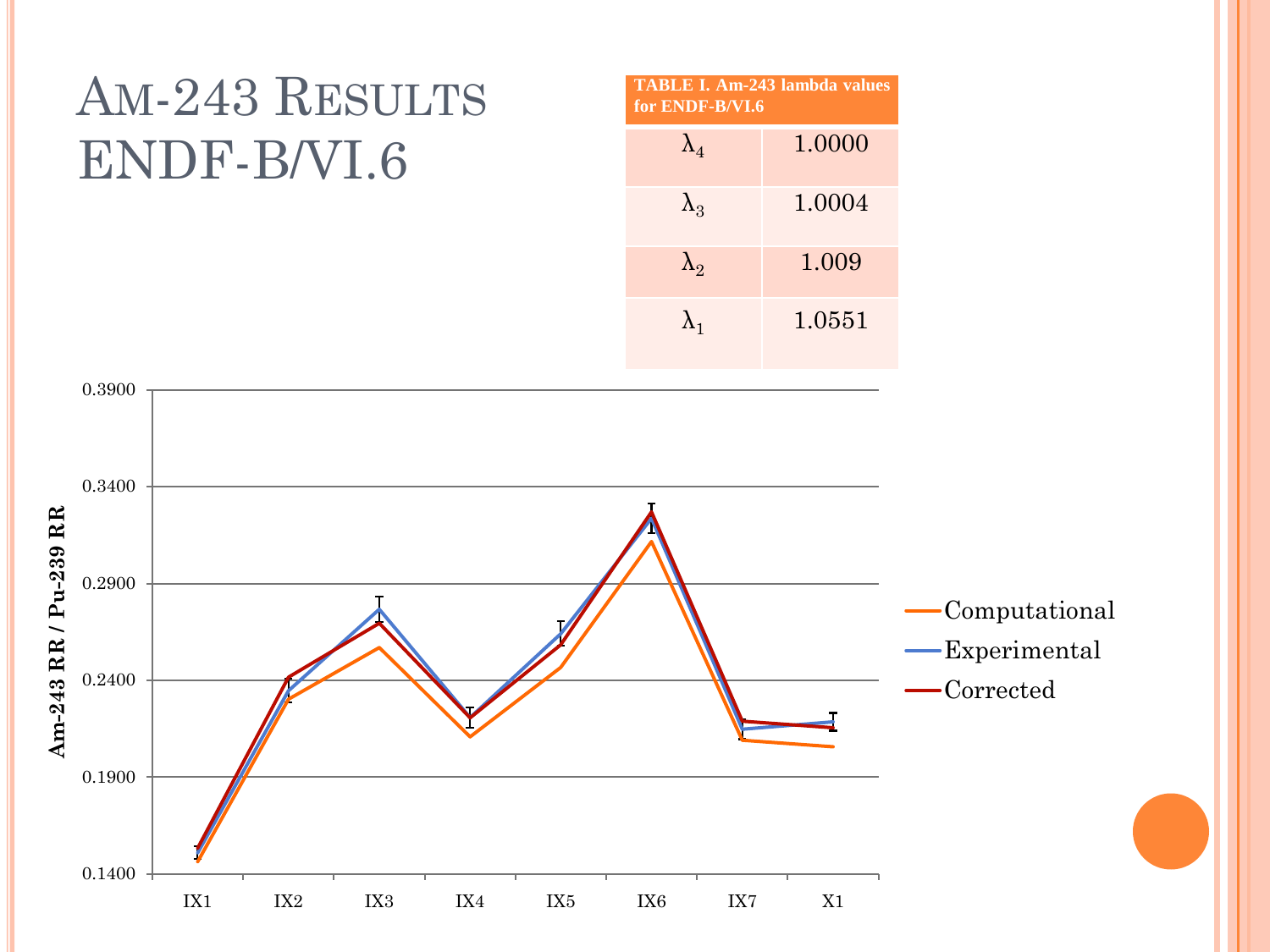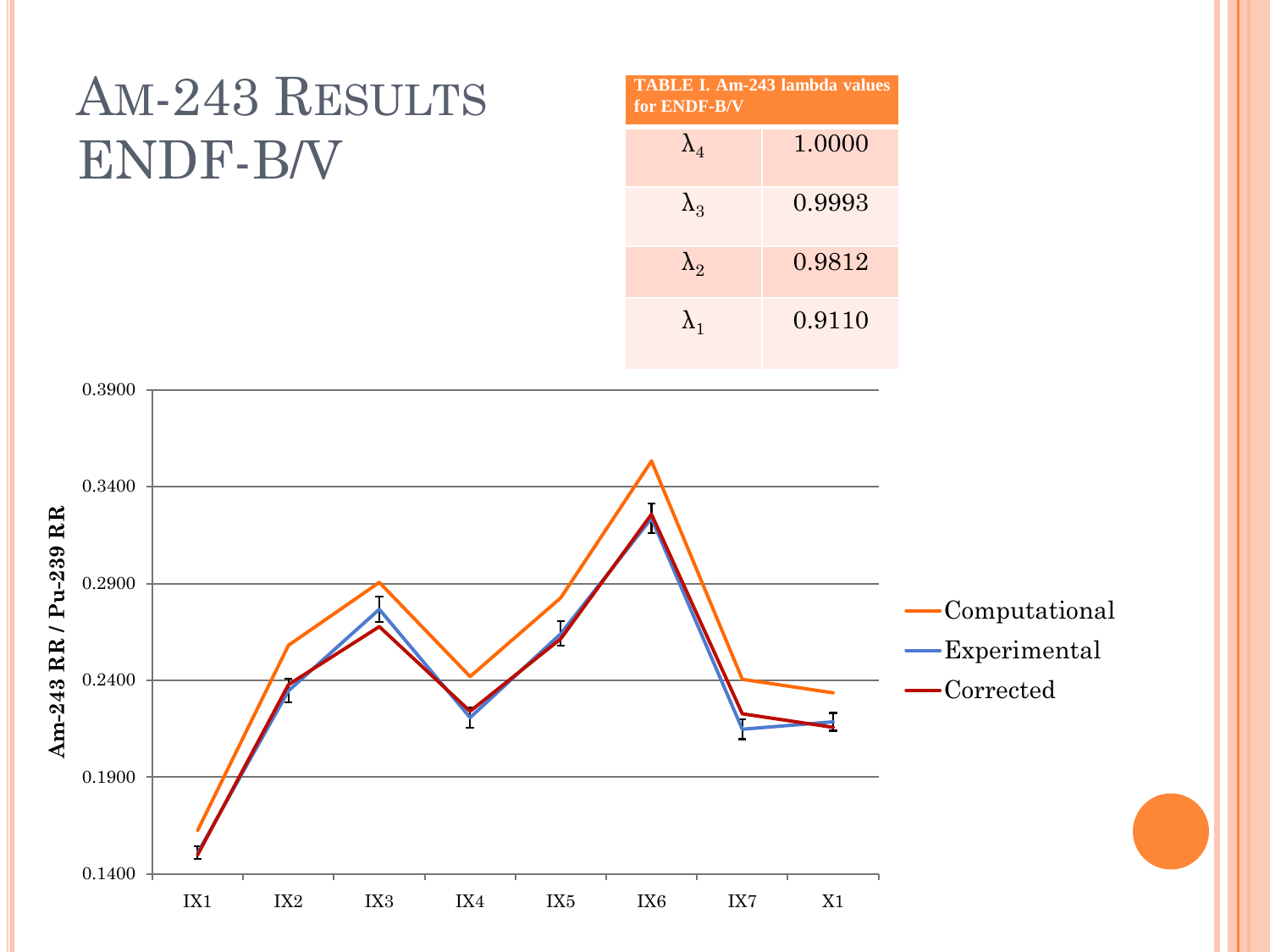# AM-243 ENDF-B/VI.6 COLLAPSED CROSS-**SECTIONS**

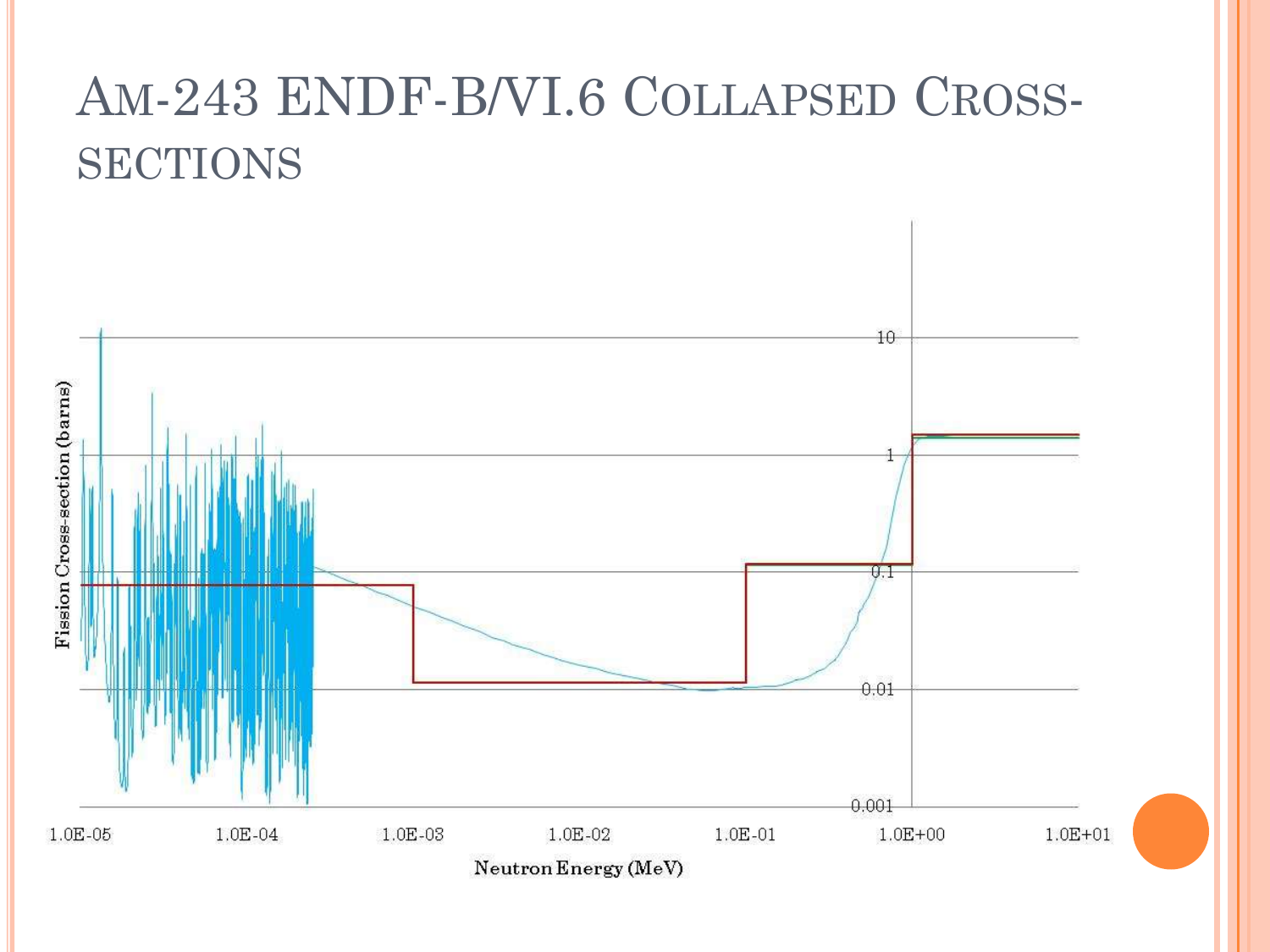### NEXT STEP

 The lambda values calculated are tied to the group structure chosen.

 Therefore, by varying the group structure repeatedly it may be possible to determine more accurately corrections to specific energy ranges.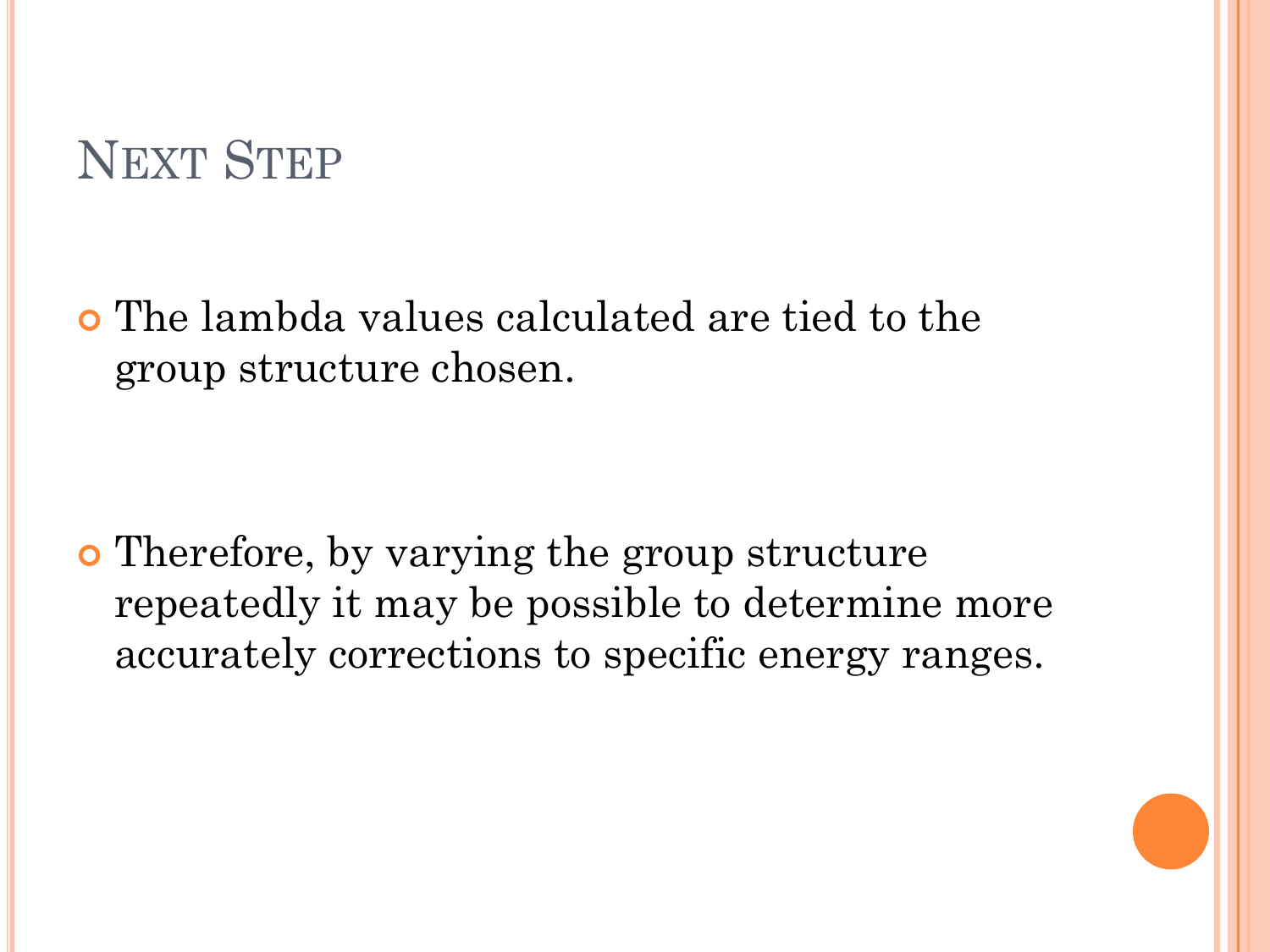# AM-243 Λ-VALUES FOR VARYING GROUP STRUCTURES

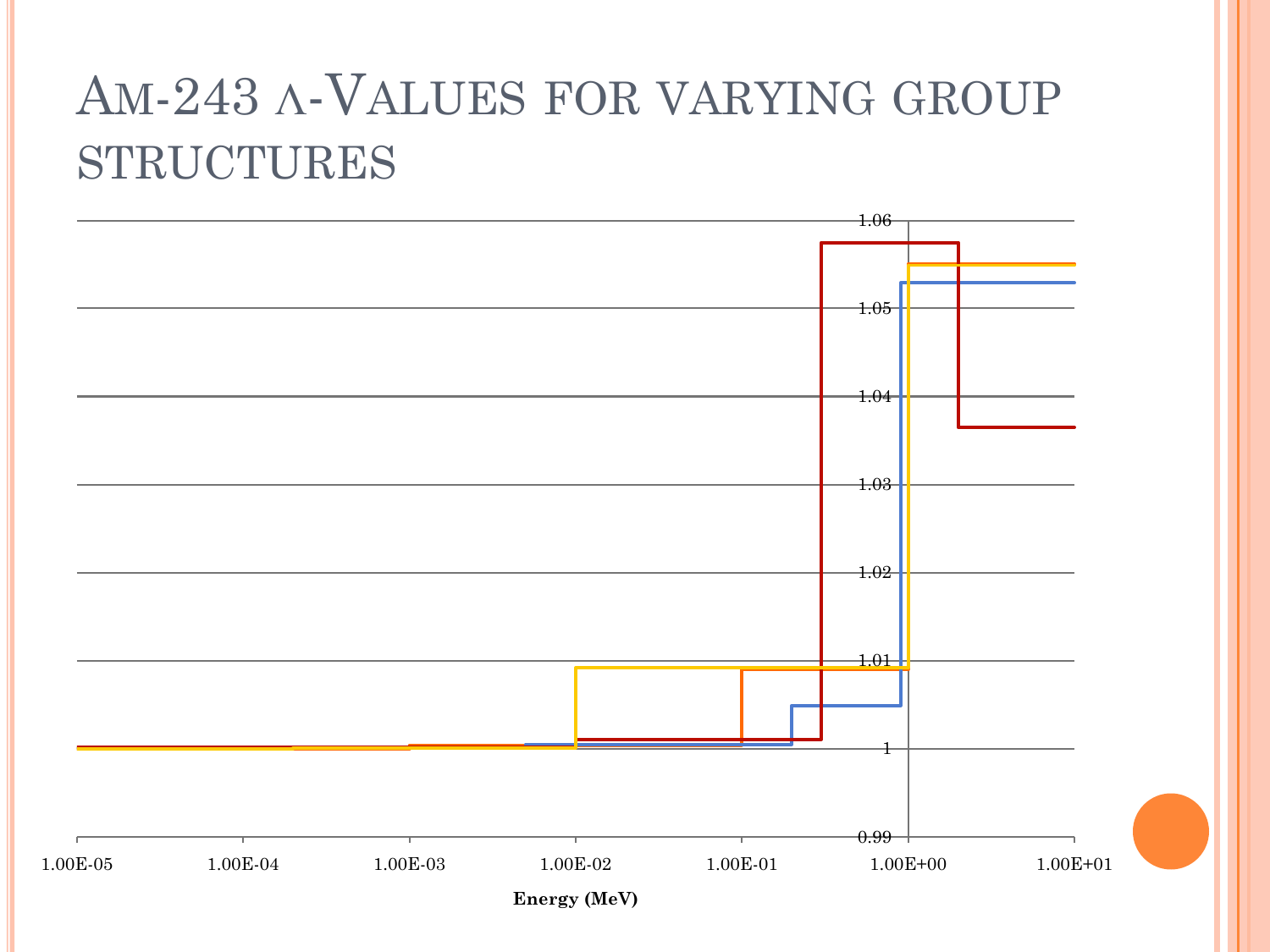## CONCLUSIONS AND CONTINUING WORK

 To within the accuracy of the experimental JAEA data it seems the nuclear data for Np-237 is acceptable.

- The nuclear data for the other actinides appears to be incorrect by between 5% and 10%, especially in the fission threshold region.
- Further work will focus on the possibility of incorrect placement of the fission threshold, as well as the cross-section magnitude following the threshold.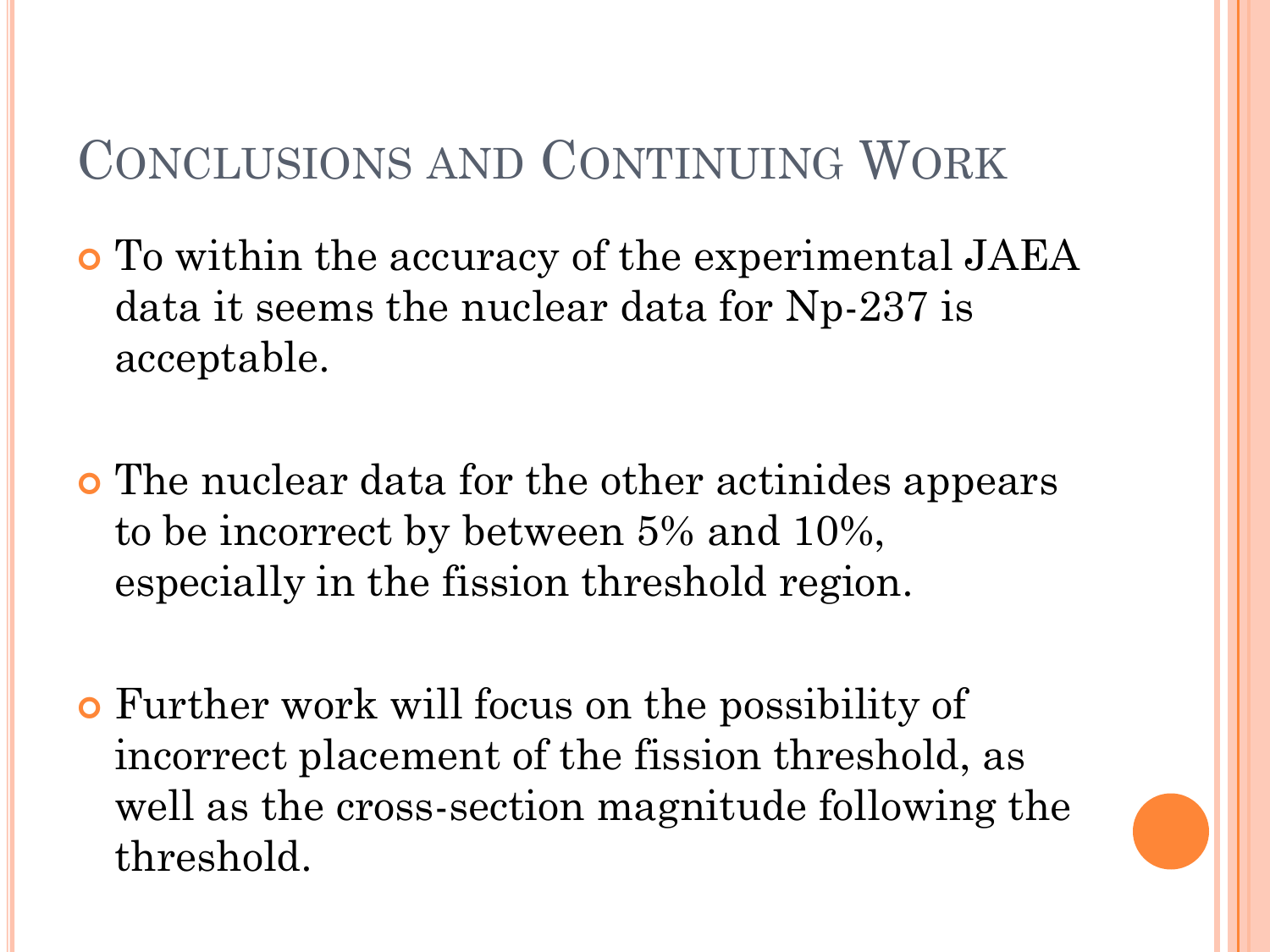### CONCLUSIONS AND CONTINUING WORK

- The methodology described here applies when the use of very small samples of material decouples the flux spectra and the uncertain cross sections.
- Due to the limited number of available data points, the energy binning used in this research was coarse.
- Additionally, this work will be repeated using the ENDF/B-VII data and compared to the ENDF/B-VI.6 results.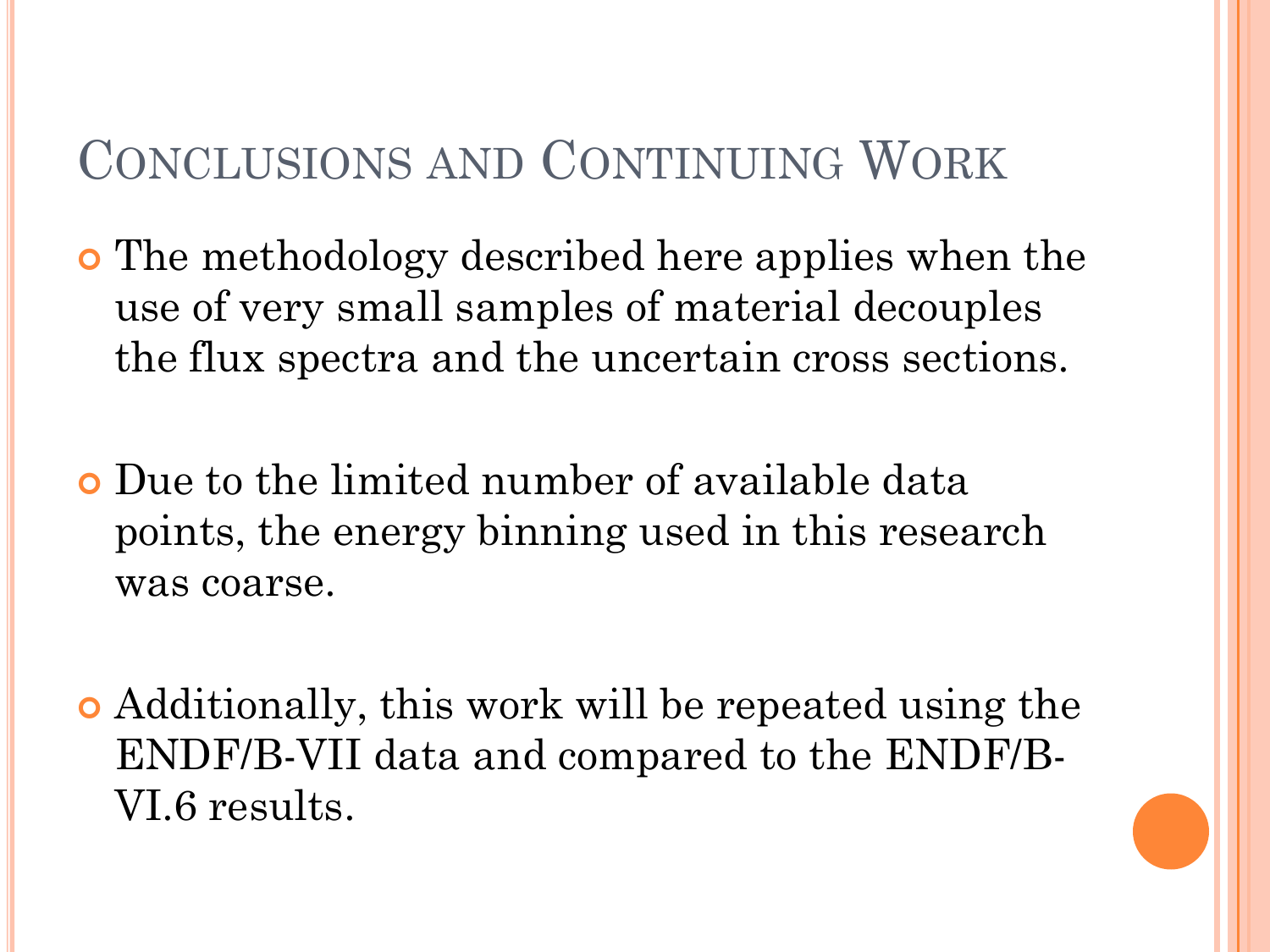## Questions?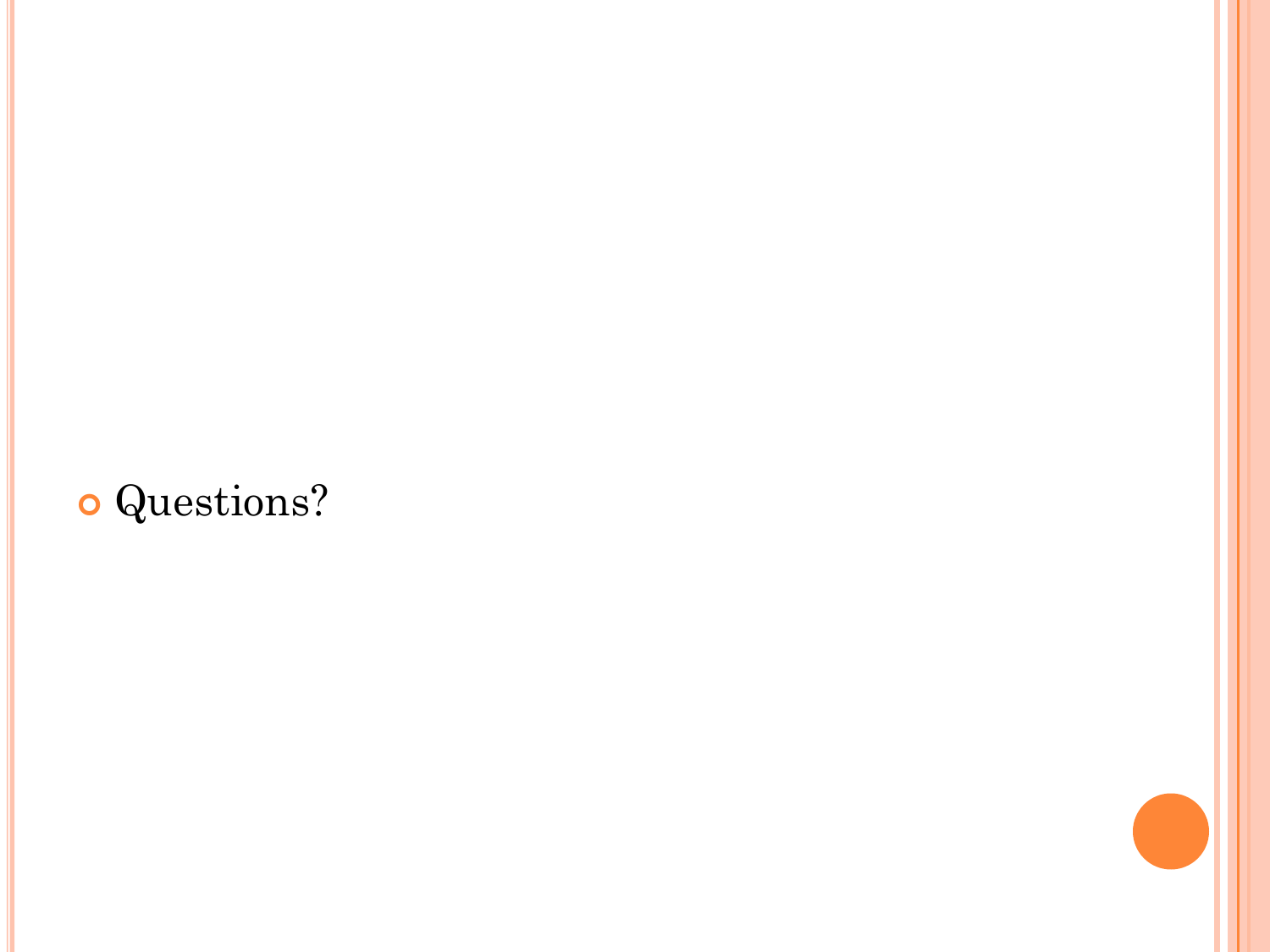# APPENDIX

#### Complete Results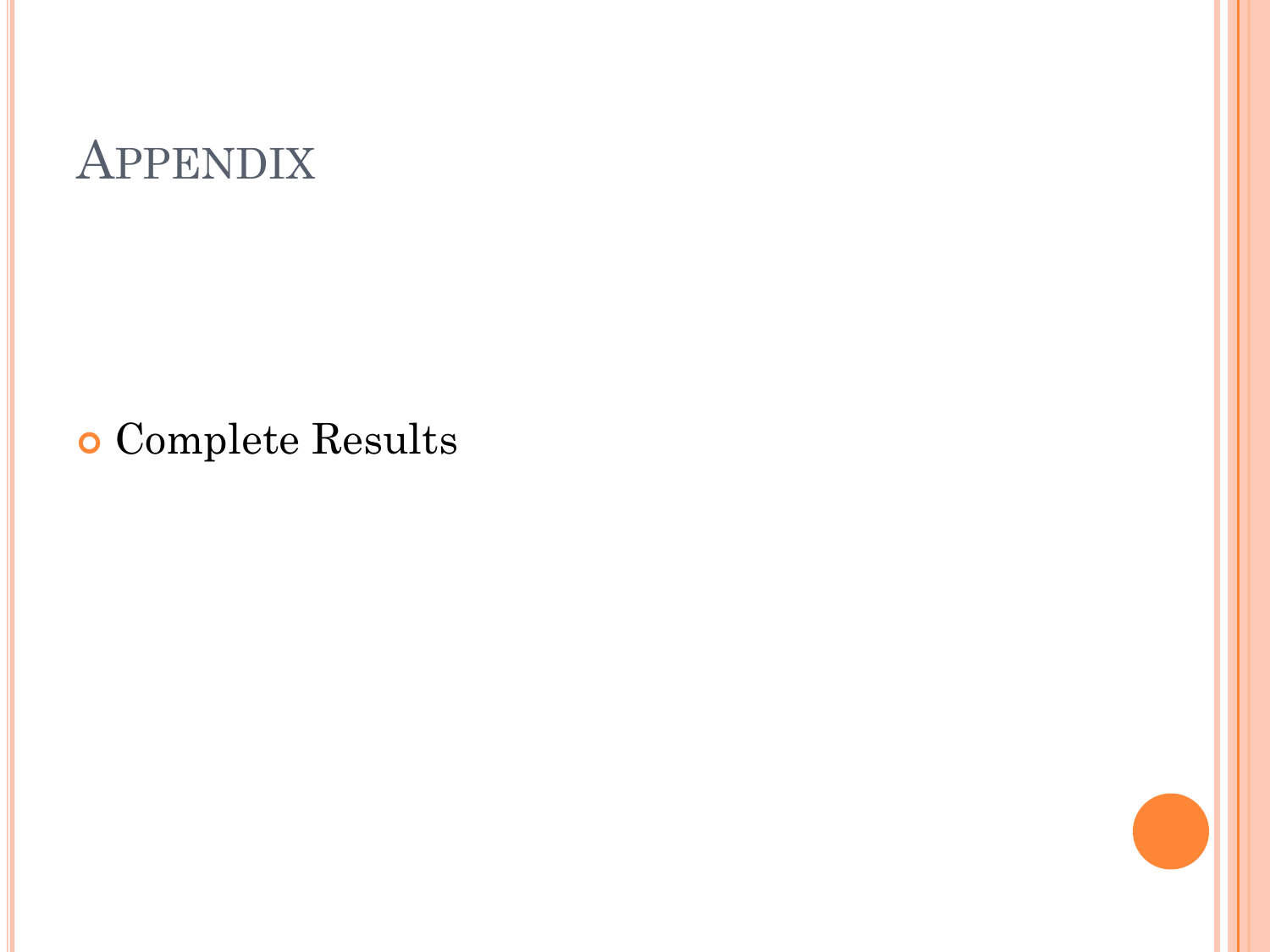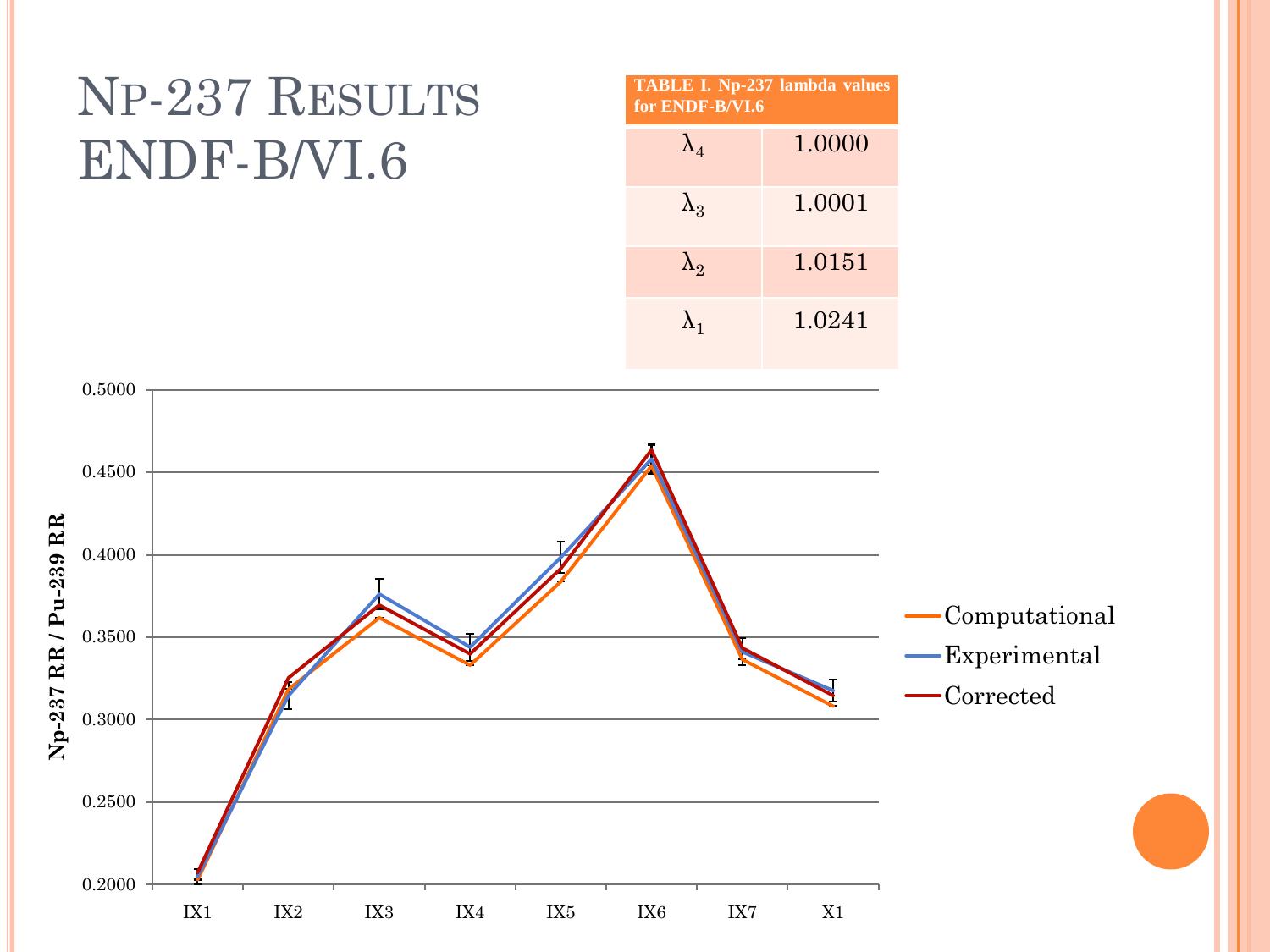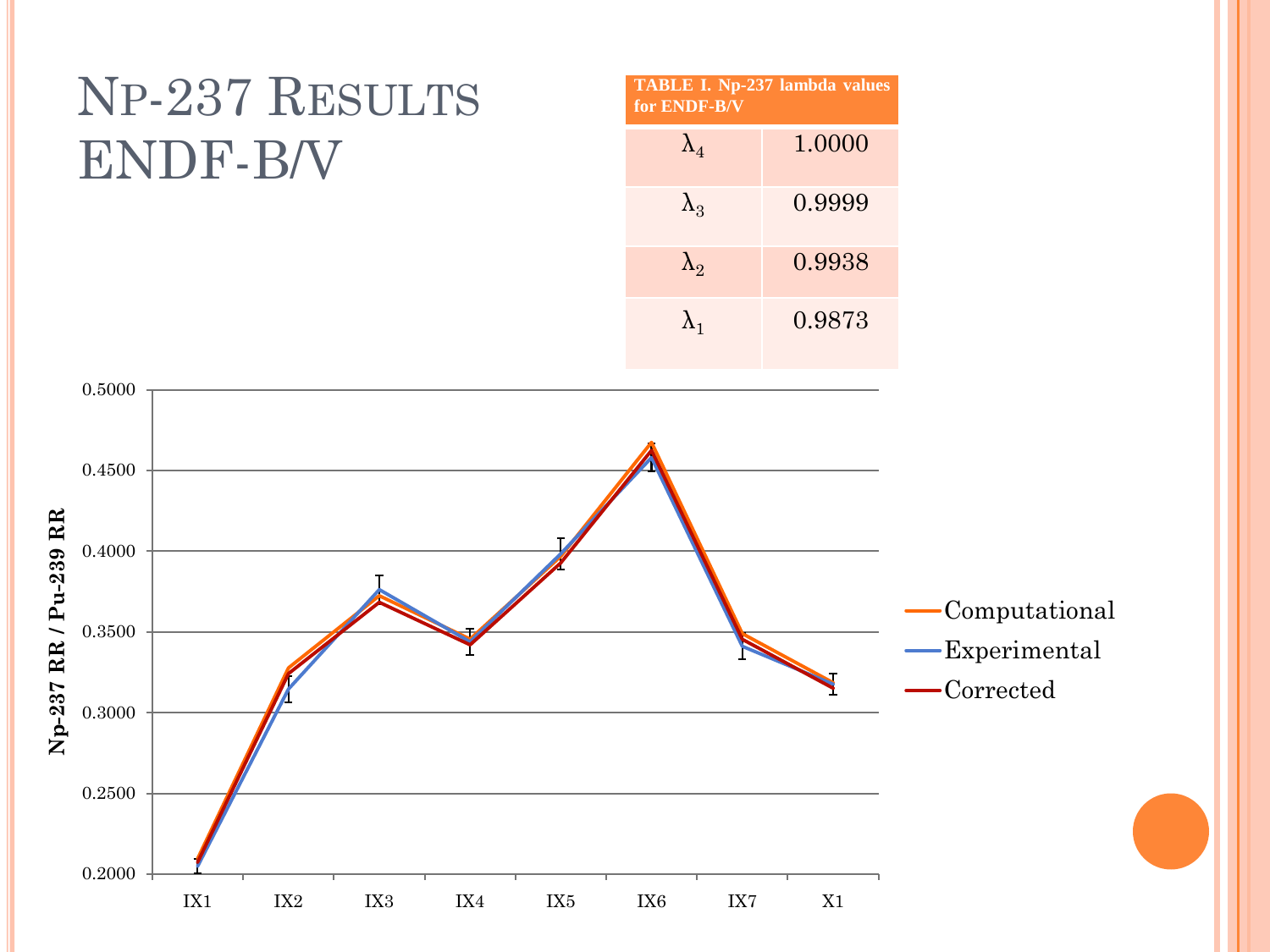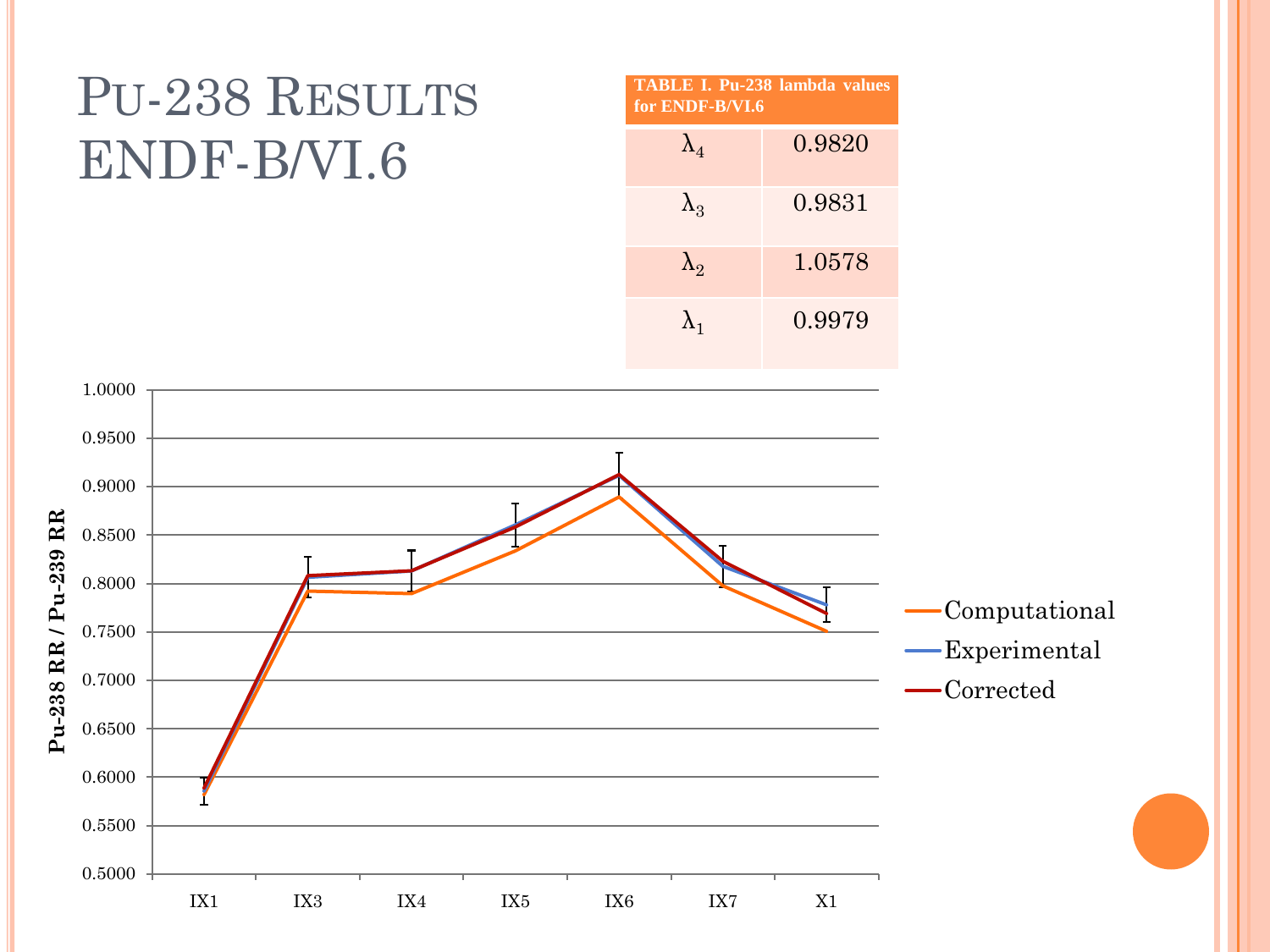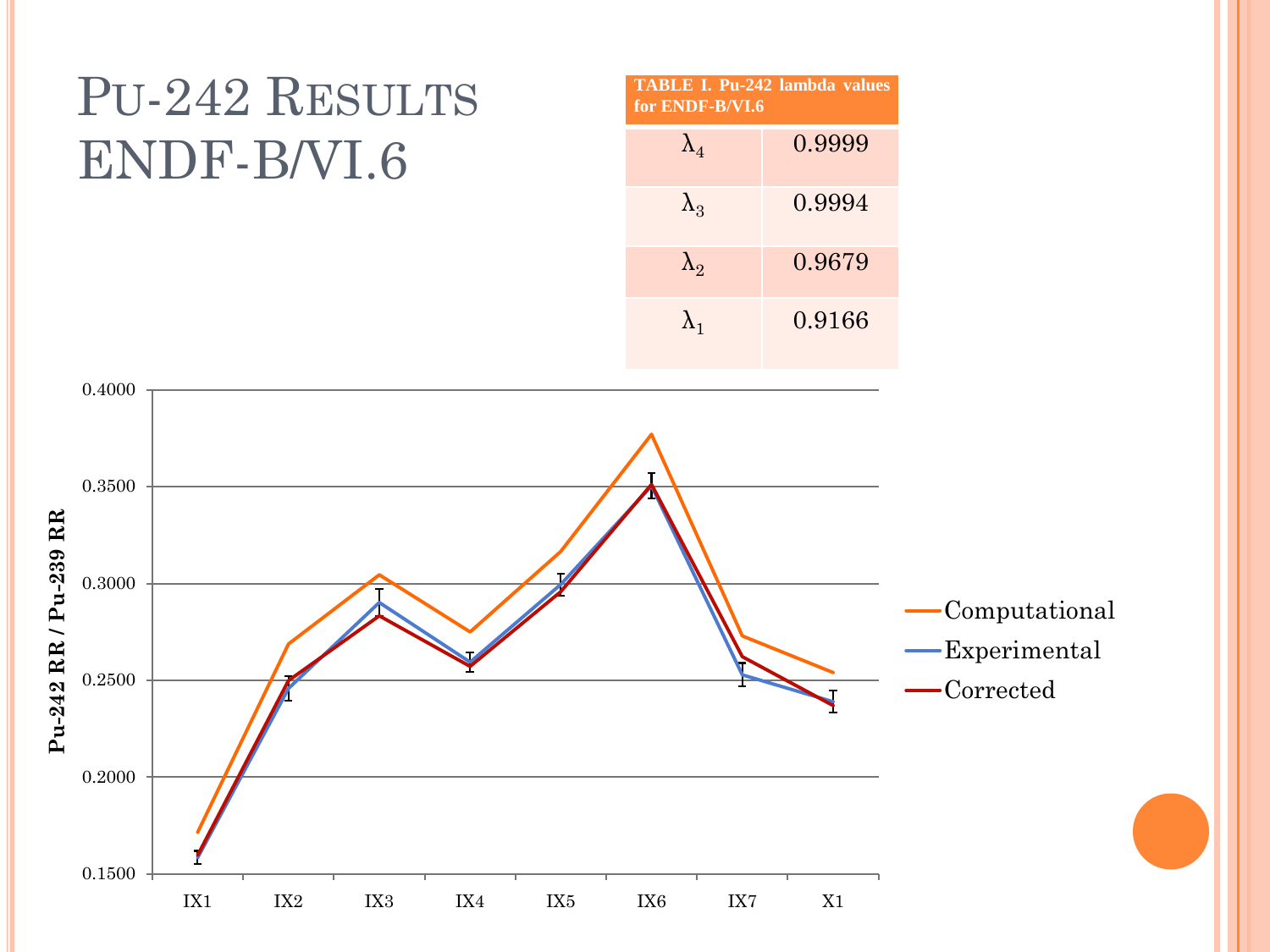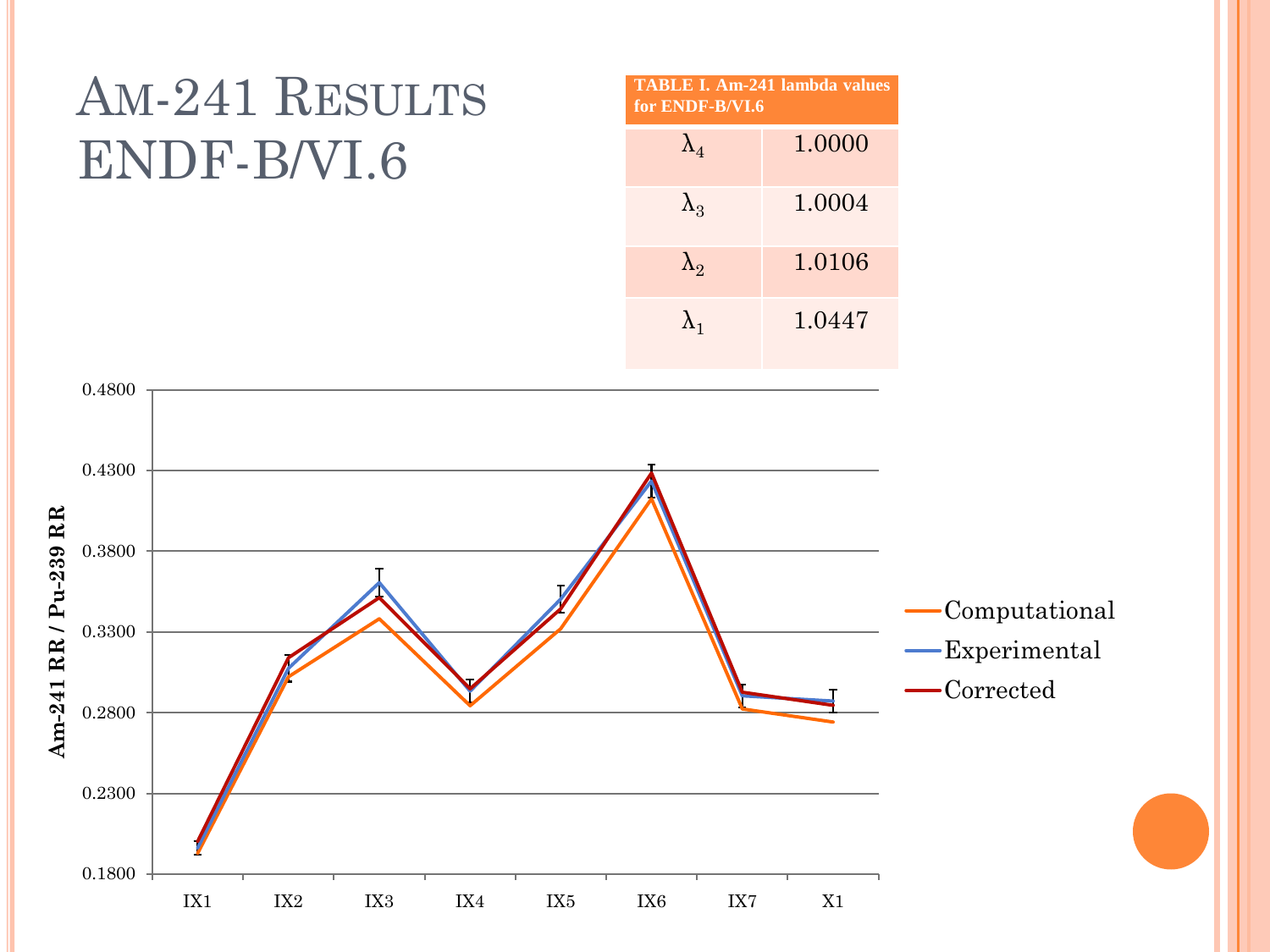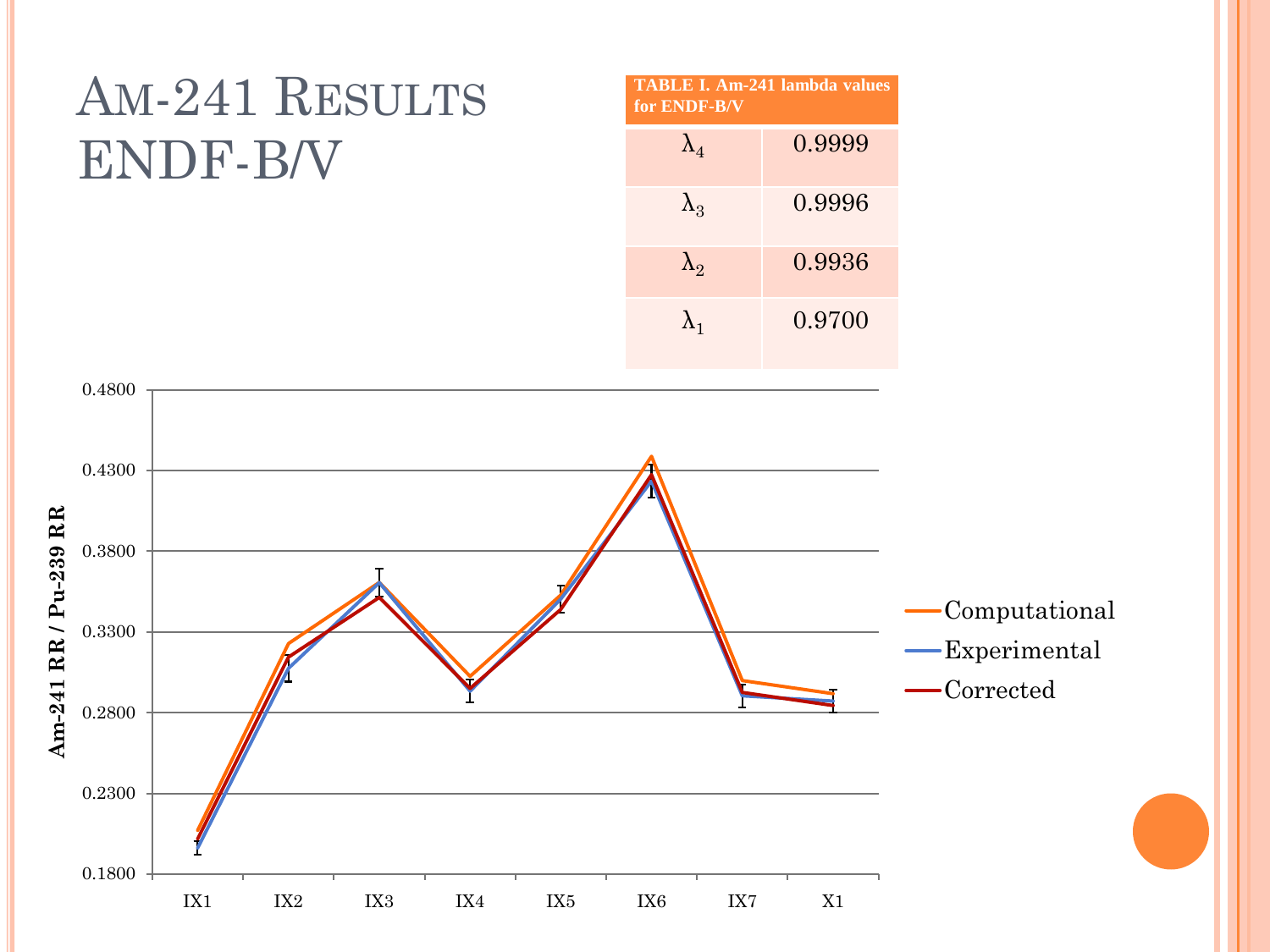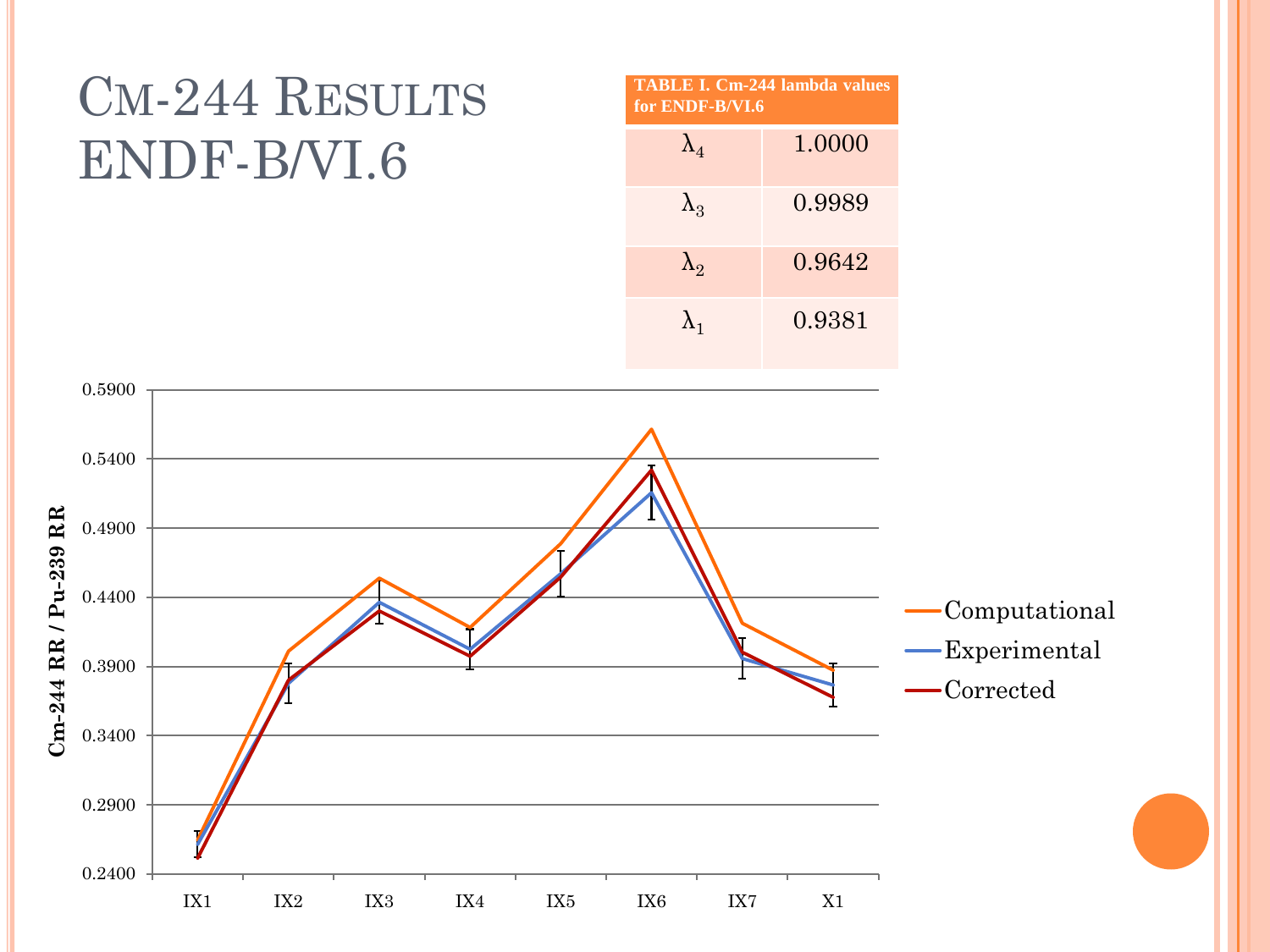# NP-237 Λ-VALUES FOR VARYING GROUP STRUCTURES

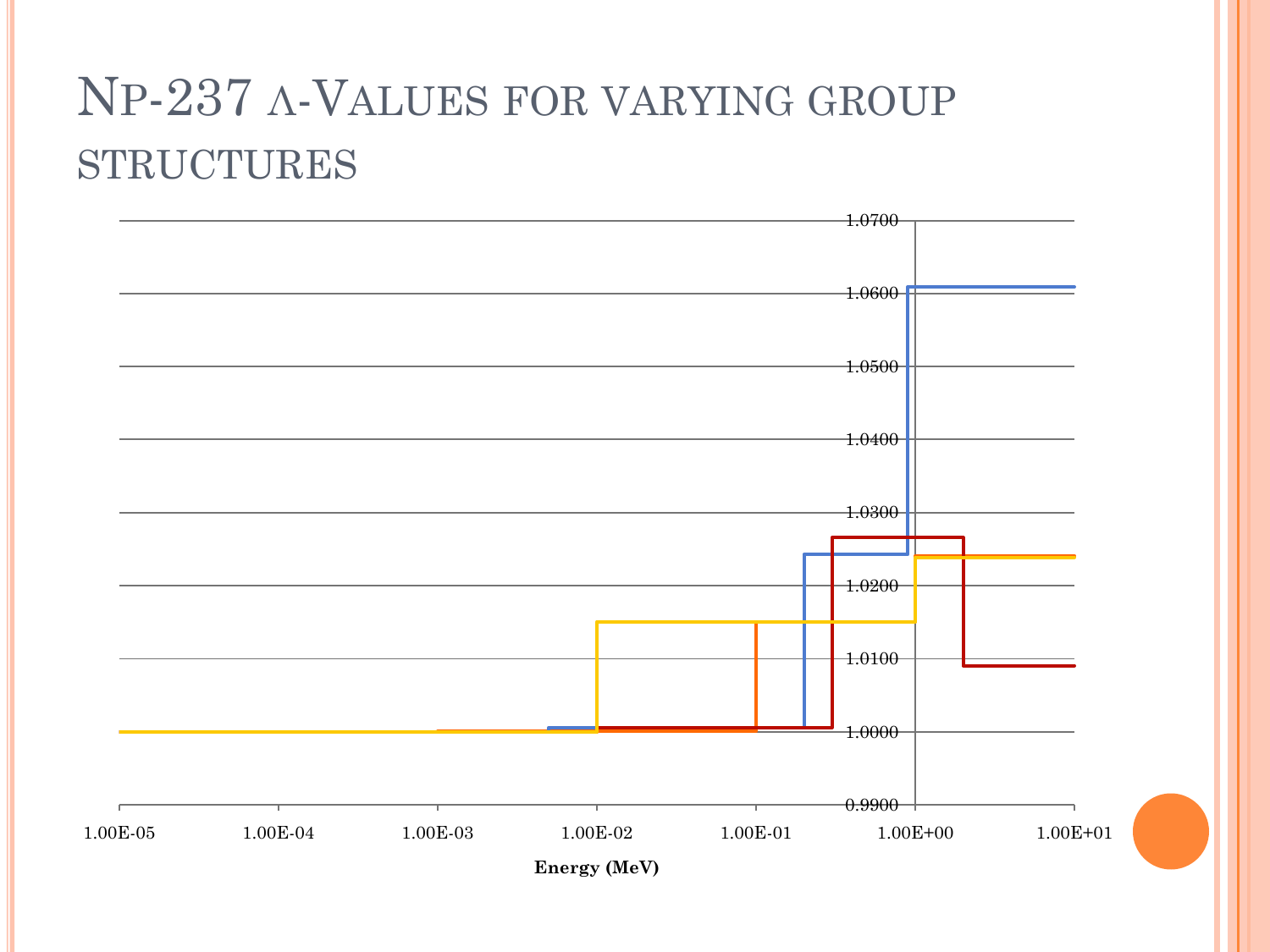# PU-238 Λ-VALUES FOR VARYING GROUP STRUCTURES

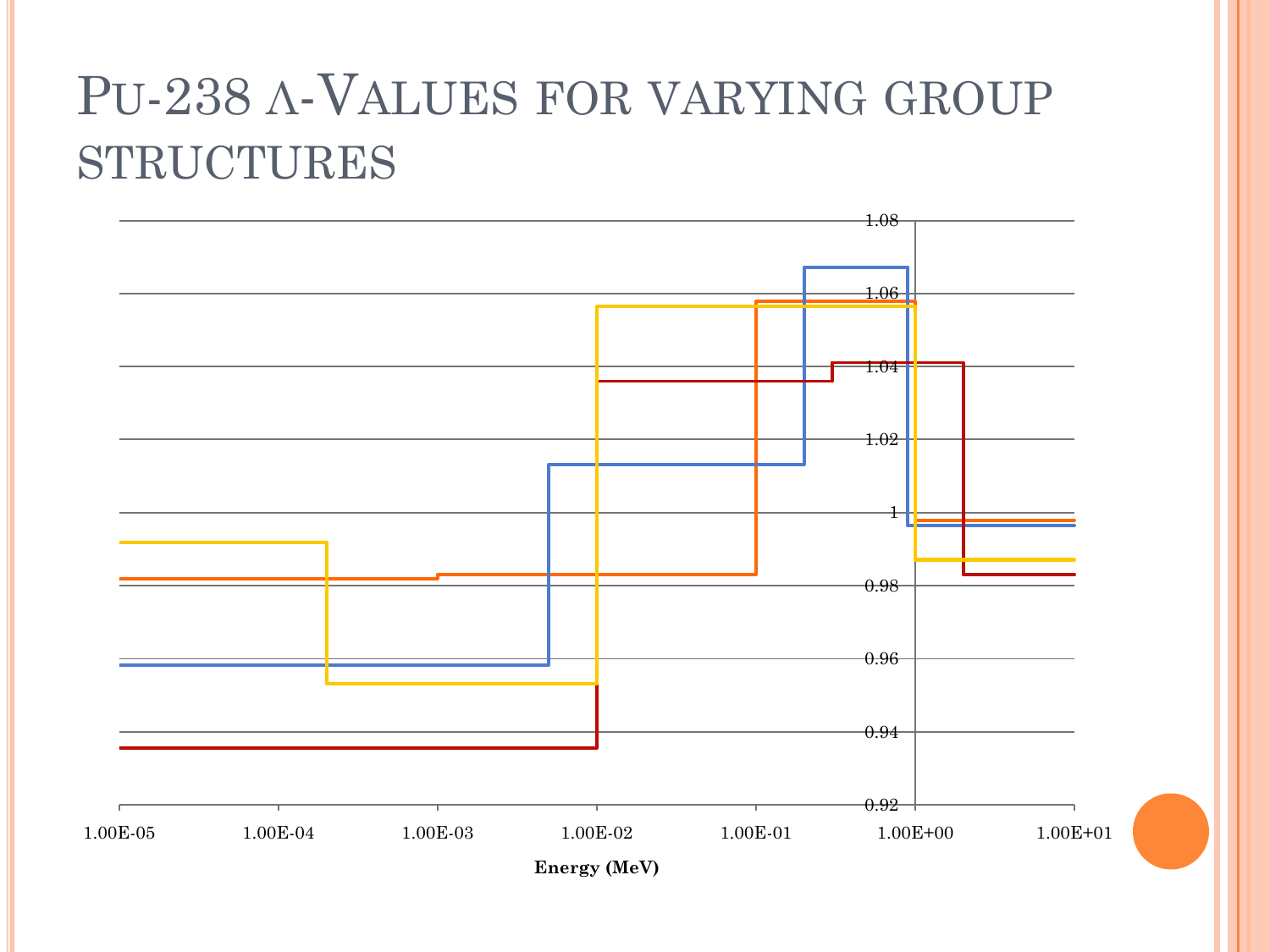# PU-242 Λ-VALUES FOR VARYING GROUP STRUCTURES

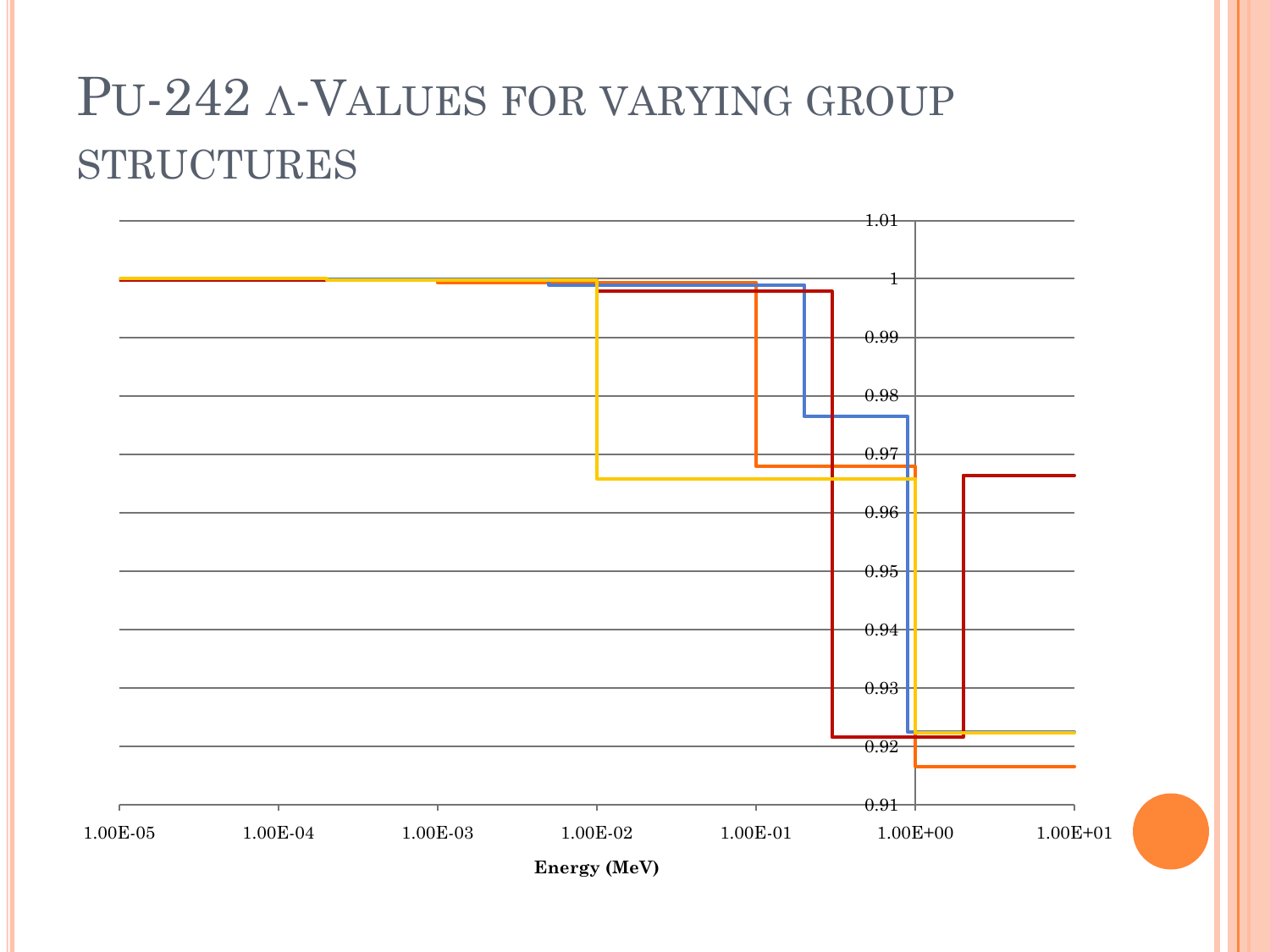# AM-241 Λ-VALUES FOR VARYING GROUP STRUCTURES